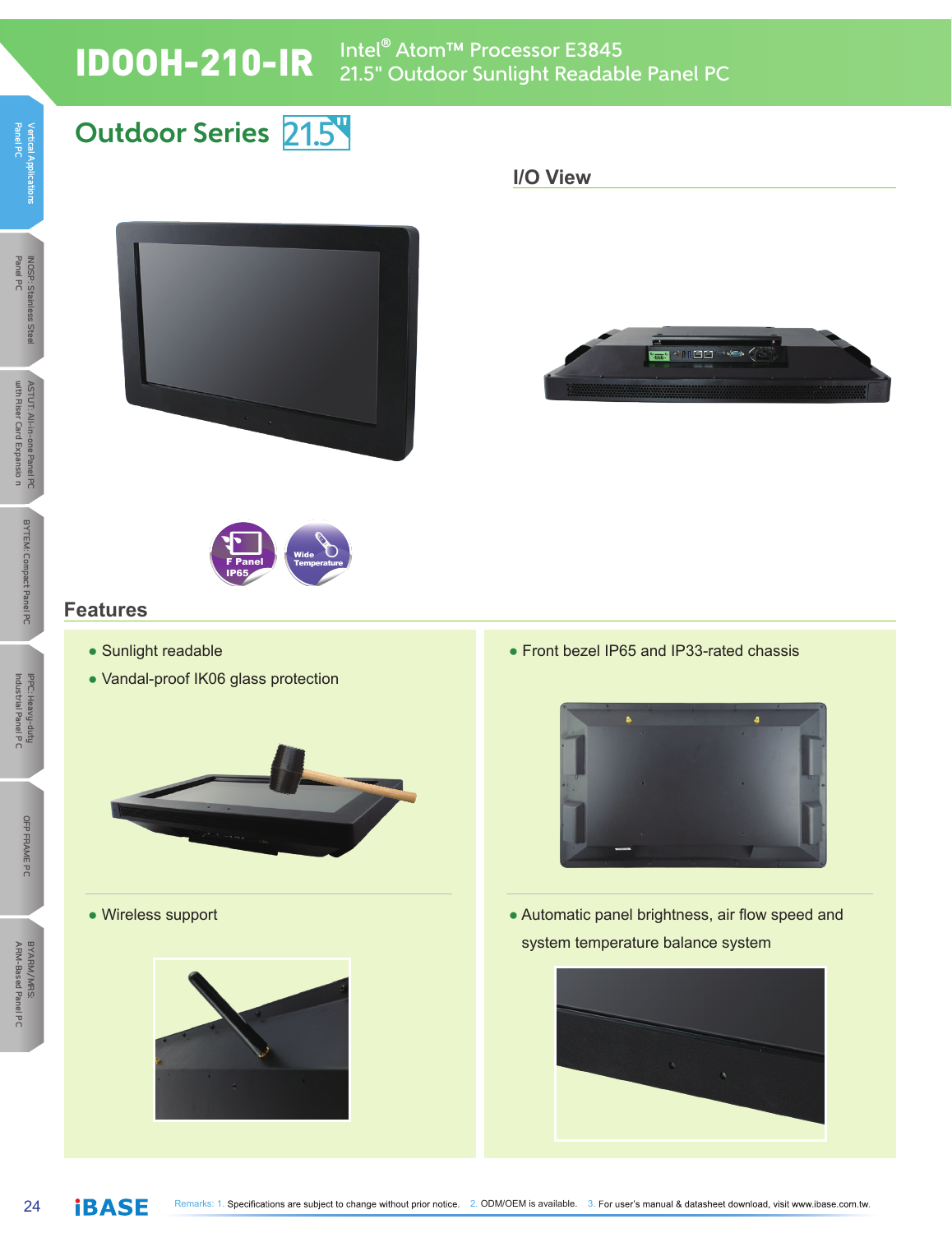# IDOOH-210-IR

#### **Specifications**

| Model No.                 |                                              | <b>IDOOH-210-IR</b>                                                                                                                                                          |
|---------------------------|----------------------------------------------|------------------------------------------------------------------------------------------------------------------------------------------------------------------------------|
| Display &<br>Touch Screen | <b>Display Size</b>                          | 21.5" TFT-LCD                                                                                                                                                                |
|                           | Max. Resolution                              | 1920 x 1080                                                                                                                                                                  |
|                           | Luminance $(cd/m^2)$                         | Up to 1200nits, set default 75%                                                                                                                                              |
|                           | Contrast                                     | 1000:1                                                                                                                                                                       |
|                           | Max. Color                                   | 16.7M                                                                                                                                                                        |
|                           | View Angle (H°/V°)                           | 140/120                                                                                                                                                                      |
|                           | <b>Backlight Lifetime(hrs)</b>               | 50000                                                                                                                                                                        |
|                           | <b>Touch Type</b>                            | IR touch                                                                                                                                                                     |
|                           | <b>Touch Interface</b>                       | <b>USB</b>                                                                                                                                                                   |
|                           | Light Transmission (%)                       | 88                                                                                                                                                                           |
|                           | Point of touch                               | $\mathbb{I}$                                                                                                                                                                 |
|                           | <b>USB 3.0</b>                               | $\mathbb{I}$                                                                                                                                                                 |
|                           | <b>USB 2.0</b>                               | $\mathbb{I}$                                                                                                                                                                 |
| I/O Interface             | RS-232/422/485<br>Selectable in BIOS         | $\mathbb{I}$                                                                                                                                                                 |
|                           | <b>RS-232</b>                                | $\Omega$                                                                                                                                                                     |
|                           | <b>LAN</b>                                   | 2x GbE                                                                                                                                                                       |
|                           | <b>Additional Graphics</b>                   | <b>DP</b>                                                                                                                                                                    |
|                           | Audio                                        | None                                                                                                                                                                         |
|                           | Digital I/O                                  | None                                                                                                                                                                         |
|                           | <b>Power Connector</b>                       | <b>AC</b> inlet                                                                                                                                                              |
|                           | <b>Power Button</b>                          | Reset button                                                                                                                                                                 |
|                           | Dimensions (mm)                              | 574 x 357 x 82.5                                                                                                                                                             |
| <b>Mechanical</b>         | Net Weight (kgs)                             | 7.5                                                                                                                                                                          |
|                           | Processor                                    | Intel <sup>®</sup> Atom <sup>™</sup> Processor E3845 (Quad-Core @ 1.91 GHz)                                                                                                  |
|                           | <b>Memory</b>                                | 2x DDR3L SO-DIMM, up to 8GB, default DDR3L 4GB (4GBx1)                                                                                                                       |
| System                    | <b>Thermal Design</b>                        | Fan                                                                                                                                                                          |
|                           | <b>Membrane Control</b>                      | None                                                                                                                                                                         |
|                           | <b>Built-in Speaker/MIC</b>                  | None                                                                                                                                                                         |
| Expansion                 | <b>Internal Expansion Bus</b>                | 1x Mini PCI-E(x1) w/ USB signal [half-size]<br>1x mSATA/Mini PCI-E(x1) w/ USB signal and mSATA supported [full-size]                                                         |
|                           | <b>Expansion Slot</b>                        | None                                                                                                                                                                         |
|                           | <b>Wireless</b>                              | Optional Wi-Fi/BT                                                                                                                                                            |
| Storage<br><b>Space</b>   | <b>HDD</b>                                   | 1x 2.5" SATA                                                                                                                                                                 |
|                           | Removable                                    | None                                                                                                                                                                         |
| <b>Power</b>              | Power Input Range                            | $90V \sim 240V$ AC                                                                                                                                                           |
| Construction              | <b>Chassis Material</b>                      | Aluminum front bezel, black painting<br>Black SGCC + Aluminum chassis                                                                                                        |
|                           | Color (Front/Back)                           | <b>Black/Black</b>                                                                                                                                                           |
|                           | <b>IP Rating</b>                             | IP65 front bezel                                                                                                                                                             |
|                           | Mounting                                     | Open frame rack mounting VESA 200x200 and 200x100 mm                                                                                                                         |
| Environmental             | Operating<br><b>Temperature</b>              | Low Temperature: -40°C with installed heater inside<br><b>High Temperature:</b><br>W/ 1120 $\text{W/m}^2$ solar energy: 44 °C<br>W/ 900 W/m <sup>2</sup> solar energy: 50 °C |
|                           | Storage Temperature                          | $-20^{\circ}$ C $\sim$ 60 $^{\circ}$ C                                                                                                                                       |
|                           | <b>Storage Humidity</b>                      | $5\% \sim 90\%$ @ $50^{\circ}$ C, (non-condensing)                                                                                                                           |
|                           | Certification                                | CE/FCC Class B                                                                                                                                                               |
|                           | <b>Supported Operating</b><br><b>Systems</b> | Windows 8 32-bit/64-bit, Windows 7 Pro for Embedded 64-bit, WES7 64-bit                                                                                                      |

**Panel P C**